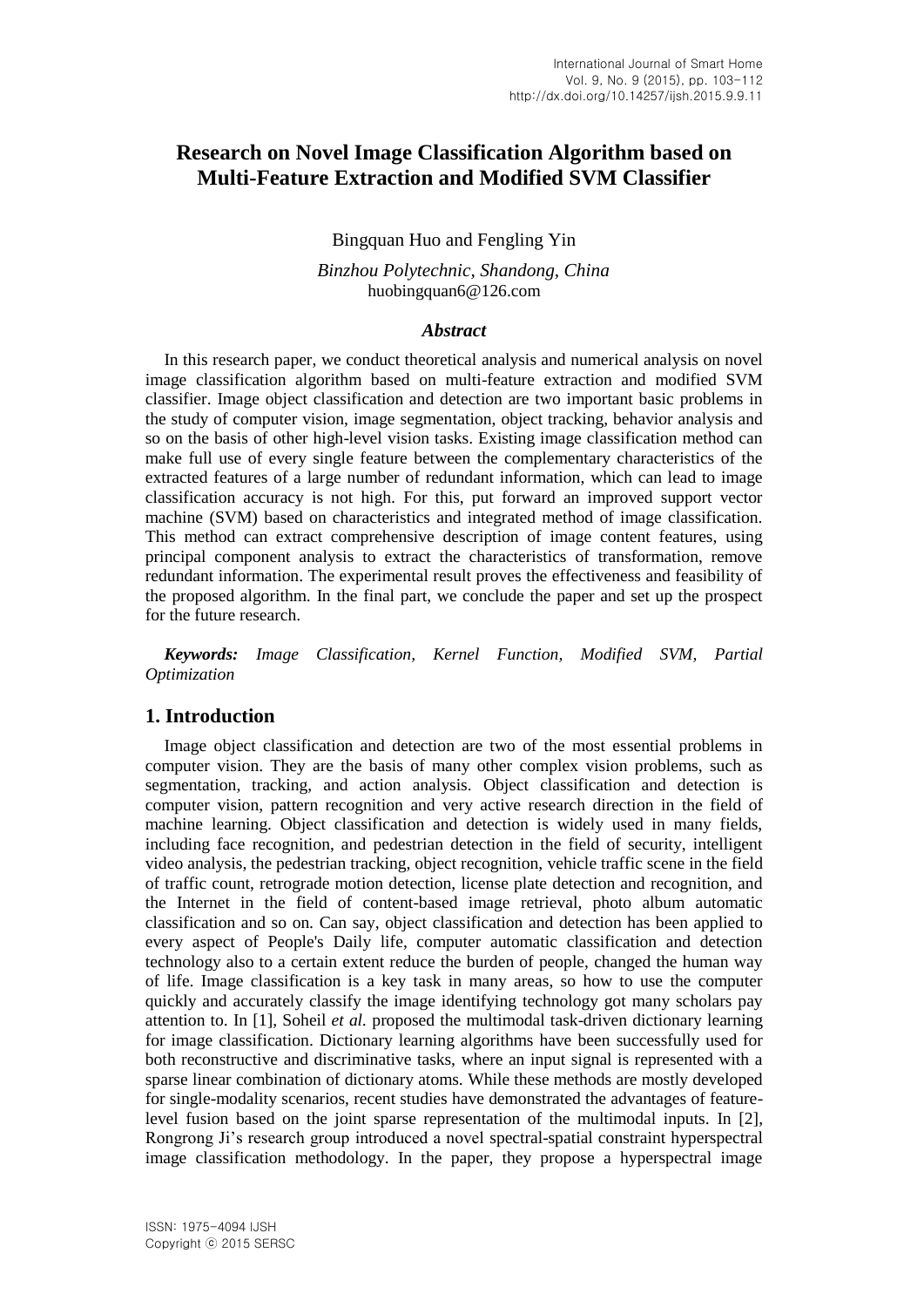classification method to address both the pixel spectral and spatial constraints, in which the relationship among pixels is formulated in a hypergraph structure. In [3], Anita's group conduct research on feed-forward hierarchical model of the ventral visual stream applied to functional brain image classification. There are more literatures in [4-11] which are focused on the research on image classification with experimental analysis.

Object classification and detection is the basic problem in vision research which is also a very challenging problem. The difficulties and challenges of the object classification and detection in this article could be divided into three levels: the instance level, class level and semantic level. (1) The instance level. On a single object instance, usually due to the light conditions in the process of image acquisition, the different shooting angle, distance, object of non-rigid deformation in itself, and other parts of the barrier, makes the apparent characteristics of the object instance produced very big change, has brought great difficulties to the visual identification algorithm. (2) The class level. Difficulties and challenges often comes from three aspects, the first is a big difference in the class, which is belong to the same class of objects apparent characteristic difference is bigger, the reasons mentioned above all sorts of dynamic change and again is the interference of background, in the actual scenario, the object is not possible in the context of a very clean, often on the contrary, the background can be very complex, the interference existing in the object which we are interested in, making it difficult to identify problems. (3) The semantic level. Difficulties and challenges associated with the visual semantic of image, the level of difficulty is often very difficult to deal with, especially for today's computer vision theory level. A typical problem is called the multiple stability features. Therefore, to solve the mentioned drawbacks and weaknesses, we conduct theoretical and numerical analysis on novel image classification algorithm based on multi-feature extraction and modified SVM classifier in this paper.

# **2. The Feature Extraction Techniques and Methodologies**

Because single feature can only describe part attribute of the image, the image content description is one-sided, lack of enough to distinguish the information, in place of image has great changes usually cannot obtain better classification effect. Therefore, this paper proposes a comprehensive feature extraction method. The underlying characteristics is the first step in object classification and detection framework, there are two kinds of bottom feature extraction methods, one is based on the interest point detection, the other is with the method of concentrated extract. Interest point detection algorithm has a clearly defined through certain standards selection, the obvious features of local texture pixels, edges and corners, blocks, etc., and often able to obtain certain geometrical invariability, thus can get more meaningful in smaller overhead. Use more object classification field in recent years is the concentrated extract, from the image by fixed step length, scale, a large number of local features are extracted, a large number of local description though has higher redundancy, but more abundant information, later after the word package model is used to effectively express usually can get a better performance than interest point detection. Over the years the best object classification algorithm uses a variety of characteristics, sampling methods on extraction combined with interest point detection, the underlying character description also uses a variety of character description, the advantage is, in the feature extraction stage, through to a large number of redundant feature extracting, the maximum to the underlying image description, to prevent the loss of too much useful information, these underlying the redundant information in the description at the back of the main character coding and feature abstraction and degenerate. Widely attention in recent years, in fact, the depth of the learning theory in one of the most important point is that the underlying character description manual design as a first step in visual information processing, tend to be premature loss of useful information, learning directly from the image pixel feature description is than manual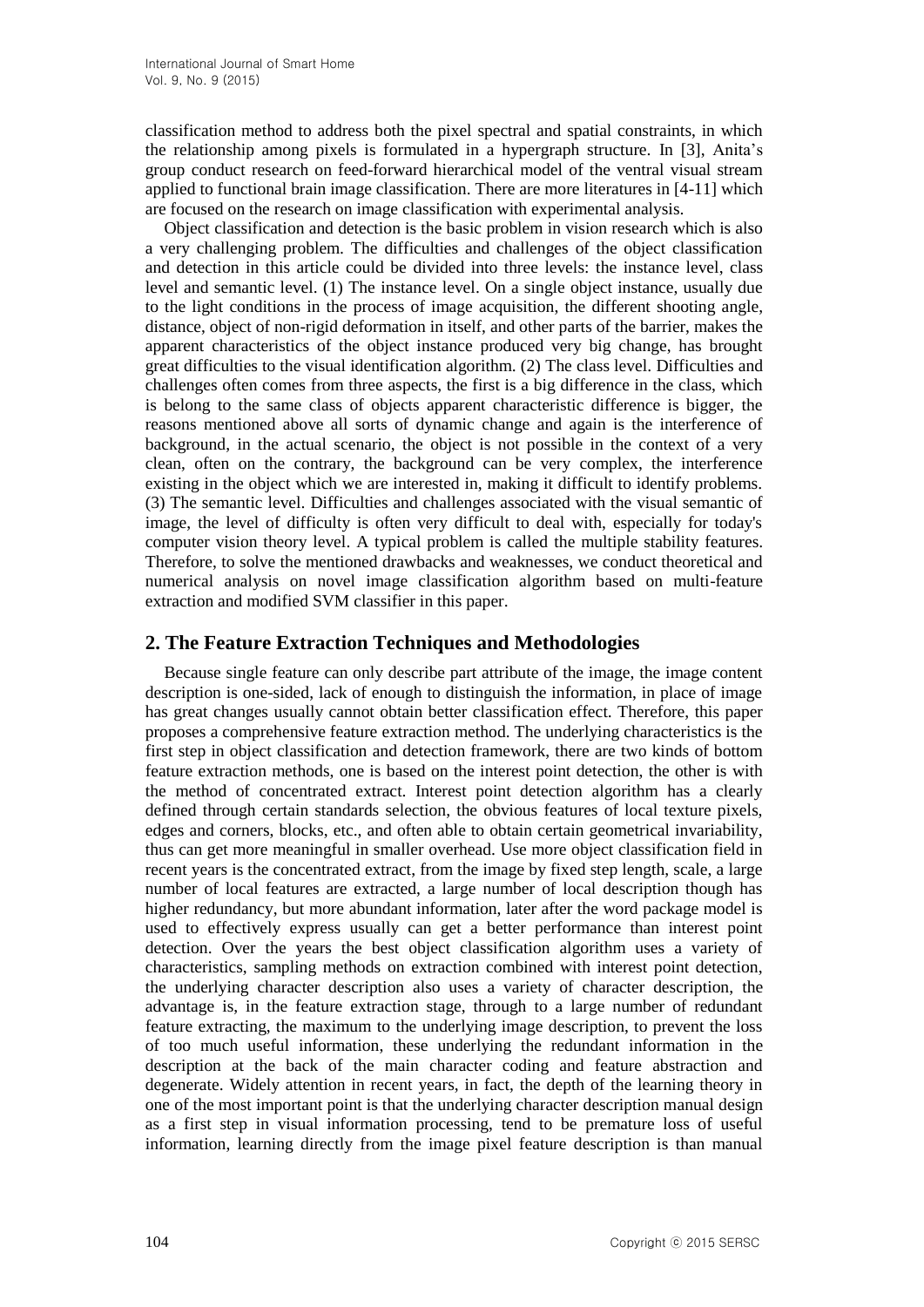features related to the task more effectively. Single feature vector by merging of comprehensive feature set can be referred to the following equation:

$$
\left\{ \left[ F_{ip_i}^k, F_{jp_j}^k, ..., F_{sp_s}^k \right]_{1 \times (p_i + p_j + ... + p_s)} \mid 1 \le i < j < ... < s \le m \right\}
$$
 (1)

Characteristics on the bottom of the concentrated extract contains a large number of redundancy and noise, in order to improve the robustness characteristic expression, you need to use a feature transformation algorithm to encode the underlying characteristics, in order to gain a more robust and distinguish sexual features of expression, this step on the performance of the object recognition has the vital role, and a lot of research work has focused on looking for more powerful feature coding methods. The features selected are shown below.

| <b>EEG</b> Features                         |                               | Num. of Dimension |
|---------------------------------------------|-------------------------------|-------------------|
| <b>Zero Crossing Rate</b>                   |                               |                   |
|                                             | $\theta$ wave (4-7Hz)         | C                 |
| Content percentage of<br>the power spectrum | slow- $\alpha$ wave (7-9Hz)   |                   |
|                                             | mid- $\alpha$ wave (9-11Hz)   |                   |
|                                             | slow- $\alpha$ wave (11-13Hz) | C                 |
|                                             | $\beta$ wave (13Hz-)          |                   |
|                                             | $\theta$ wave (4-7Hz)         | 2P                |
| Power spectrum of                           | slow- $\alpha$ wave (7-9Hz)   | 2P                |
| the hemispheric asymmetry $[11]$            | mid- $\alpha$ wave (9-11Hz)   | 2P                |
|                                             | slow- $\alpha$ wave (11-13Hz) | 2P                |
|                                             | $\beta$ wave (13Hz-)          | 2P                |

**Figure 1. The Features Selected for Analysis in the Paper**

Vector quantization coding is quantified by a thought, using a smaller feature sets to describe the characteristic of the underlying, achieve the goal of feature compression. Local characteristics in the actual image, the image often has certain fuzziness which represent the local characteristics may and multiple visual word difference is small, this time using vector quantization coding will only use the nearest visual words, while ignoring the other visual word similarity is very high. The following formula shows the sine transform process.

$$
F(u,v) = \frac{2}{N+1} \sum_{x=0}^{N-1} \sum_{y=0}^{N-1} f(x,y) \sin\left[\frac{(x+1)(u+1)\Pi}{N+1}\right] \sin\left[\frac{(y+1)(v+1)\Pi}{N+1}\right] \tag{2}
$$

Sparse coding on the object classification's success is not difficult to understand, for a large feature set, an object is usually associated with only few features, for example, bike usually show part such as wheels, handlebar and visual words are closely related, and aircraft, the wing and the TV screen is very small, and pedestrians are usually on the head, limbs and other corresponding visual words have a strong response. Sparse coding one problem, namely, the local characteristics of similar after sparse coding may respond in different visual words, discontinuity of the transformation will generate encoded characteristics do not match, the influence on the performance of the characteristic to distinguish. To solve the issue, we need to combine the PCNN technique to obtain higher accuracy. The PCNN has a structure of 2D array of neurons in which each neuron is connected to a corresponding pixel in the image. In the formula  $3-4$ , we illustrate the steps to solve the connection issue.

$$
F_{ij}(n) = F_{ij}(n-1) \times \exp(-1/AF) + A_{ij}
$$
\n(3)

$$
F_{ij}(n) = F_{ij}(n-1) \times \exp(-1/AF) + A_{ij}
$$
  
\n
$$
L_{ij}(n) = L_{ij}(n-1) \times \exp(-1/AF) + VL \times Y_{mn}(n-1)
$$
\n(3)

On a local manifold to encode the underlying characteristics of refactoring, both to ensure to get the characteristics of the discontinuous problems of coding will not have a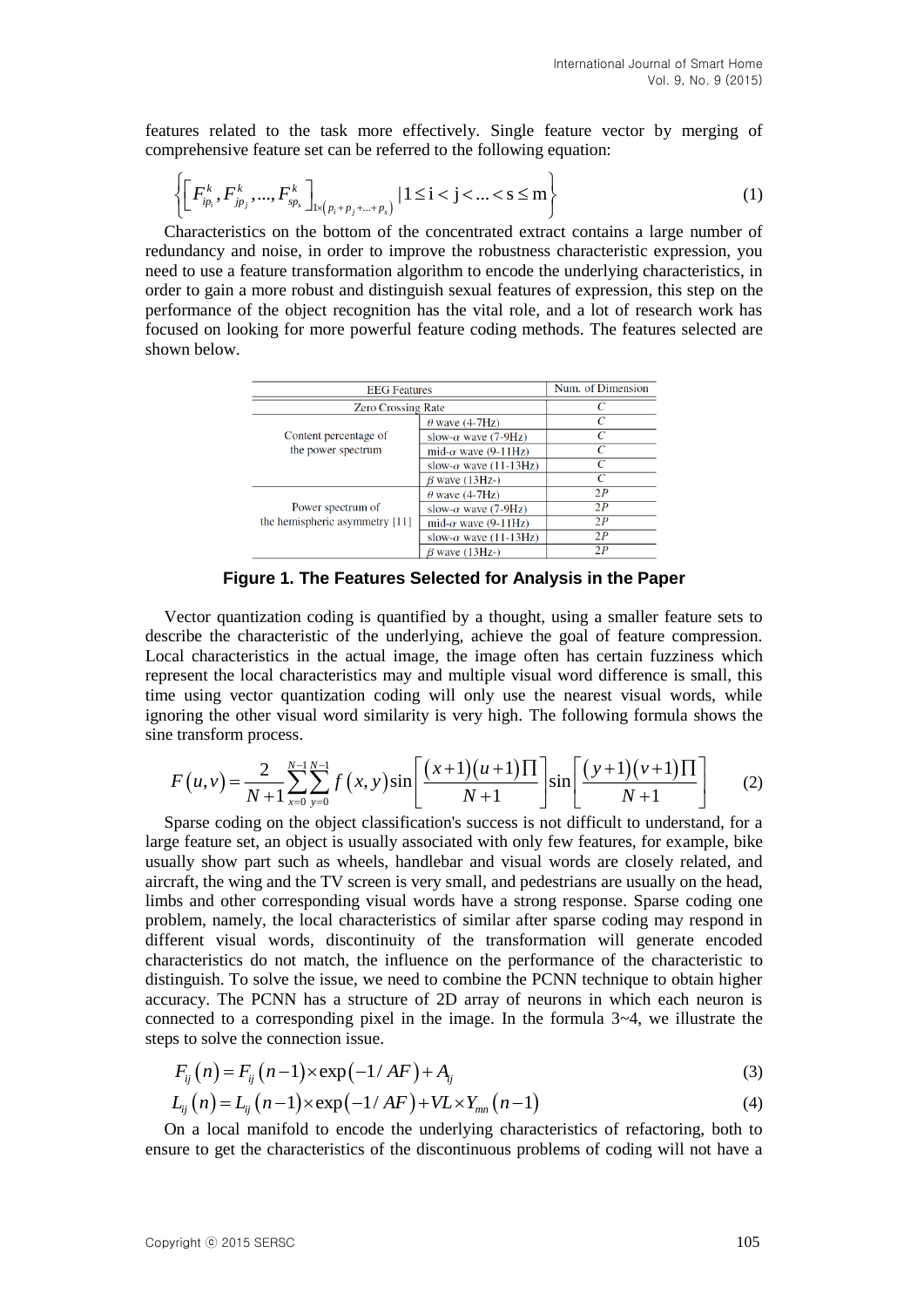sparse coding, and maintain the characteristics of sparse coding sparse. Local linear constraints in the encoding, locality is a core idea of local linear constraint coding, with the introduction of locality, to some extent, improve the continuity of the character encoding process problems, namely the local characteristics of similar distance after coding should still can fall on a local manifold. The figure 2 shows the model flowchart.



**Figure 2. The Basic Model of PCNN**

Fisher vector coding at the same time combines the ability of production model and the discriminant model, unlike traditional feature coding method based on reconstruction, which record the local characteristics and visual words first difference and second order difference between. Spatial features together is encoded in the feature set of integrated operation, through the characteristics of the encoded, each d take its maximum or average, get a compact expression feature vector as the image. This step the image expression can get certain feature invariance which also avoids using feature set to the high cost of image expression. Maximum gathering in the vast majority of cases of convergence performance is better than average, is also the most widely used in the classification. No longer use a visual words describe local features, but by the K nearest visual word is described by a weighted, effectively solve the problem of the ambiguity of visual words, improve the precision of object recognition. In recent years is a lot of attention in the field of vision research, the researchers first found that cells in the physiological experiments in most of the time is in the inactive state, namely on the timeline cell activation signal is sparse. Sparse coding by least-square refactoring to join sparse constraint in a complete implementation based on sparse sexual response. For character description is the main research content of object classification. Generally speaking, the object classification algorithm through manual features or learning methods global description of the whole image, and then use the classifier to judge whether there is a certain object. Object detection task is more complex, it needs to be answered in an image where there is the object, so in addition to the feature expression, object structure is the classification of object detection task is different from the place of the most important. The formula 5 shows the feature and the figure 3shos the structure.

$$
\left\{f(x_i)\right\}_{i=1,2,\ldots,n}, f(x_i) \in \square
$$
\n
$$
\begin{array}{ccc}\n\vdots & \vdots & \vdots \\
\hline\n\vdots & \vdots & \vdots \\
\hline\n\vdots & \vdots & \vdots \\
\hline\n\vdots & \vdots & \vdots \\
\hline\n\vdots & \vdots & \vdots \\
\hline\n\vdots & \vdots & \vdots \\
\hline\n\vdots & \vdots & \vdots \\
\hline\n\vdots & \vdots & \vdots \\
\hline\n\vdots & \vdots & \vdots \\
\hline\n\vdots & \vdots & \vdots \\
\hline\n\vdots & \vdots & \vdots \\
\hline\n\vdots & \vdots & \vdots \\
\hline\n\vdots & \vdots & \vdots \\
\hline\n\vdots & \vdots & \vdots \\
\hline\n\vdots & \vdots & \vdots \\
\hline\n\vdots & \vdots & \vdots \\
\hline\n\vdots & \vdots & \vdots \\
\hline\n\vdots & \vdots & \vdots \\
\hline\n\vdots & \vdots & \vdots \\
\hline\n\vdots & \vdots & \vdots \\
\hline\n\vdots & \vdots & \vdots \\
\hline\n\vdots & \vdots & \vdots \\
\hline\n\vdots & \vdots & \vdots \\
\hline\n\vdots & \vdots & \vdots \\
\hline\n\vdots & \vdots & \vdots \\
\hline\n\vdots & \vdots & \vdots \\
\hline\n\vdots & \vdots & \vdots \\
\hline\n\vdots & \vdots & \vdots \\
\hline\n\vdots & \vdots & \vdots \\
\hline\n\vdots & \vdots & \vdots \\
\hline\n\vdots & \vdots & \vdots \\
\hline\n\vdots & \vdots & \vdots \\
\hline\n\vdots & \vdots & \vdots \\
\hline\n\vdots & \vdots & \vdots \\
\hline\n\vdots & \vdots & \vdots \\
\hline\n\vdots & \vdots & \vdots & \vdots \\
\hline\n\vdots & \vdots & \vdots & \vdots \\
\hline\n\vdots & \vdots & \vdots & \vdots \\
\hline\n\vdots & \vdots & \vdots & \vdots \\
\hline\n\vdots & \vdots & \vdots & \vdots \\
\hline\n\vdots & \vdots & \vdots & \vdots \\
\hline\n\vdots & \vdots & \vdots & \vdots \\
\hline\n\vdots & \vdots & \vdots & \vd
$$

**Figure 3. The Structure of the Feature Extraction Process**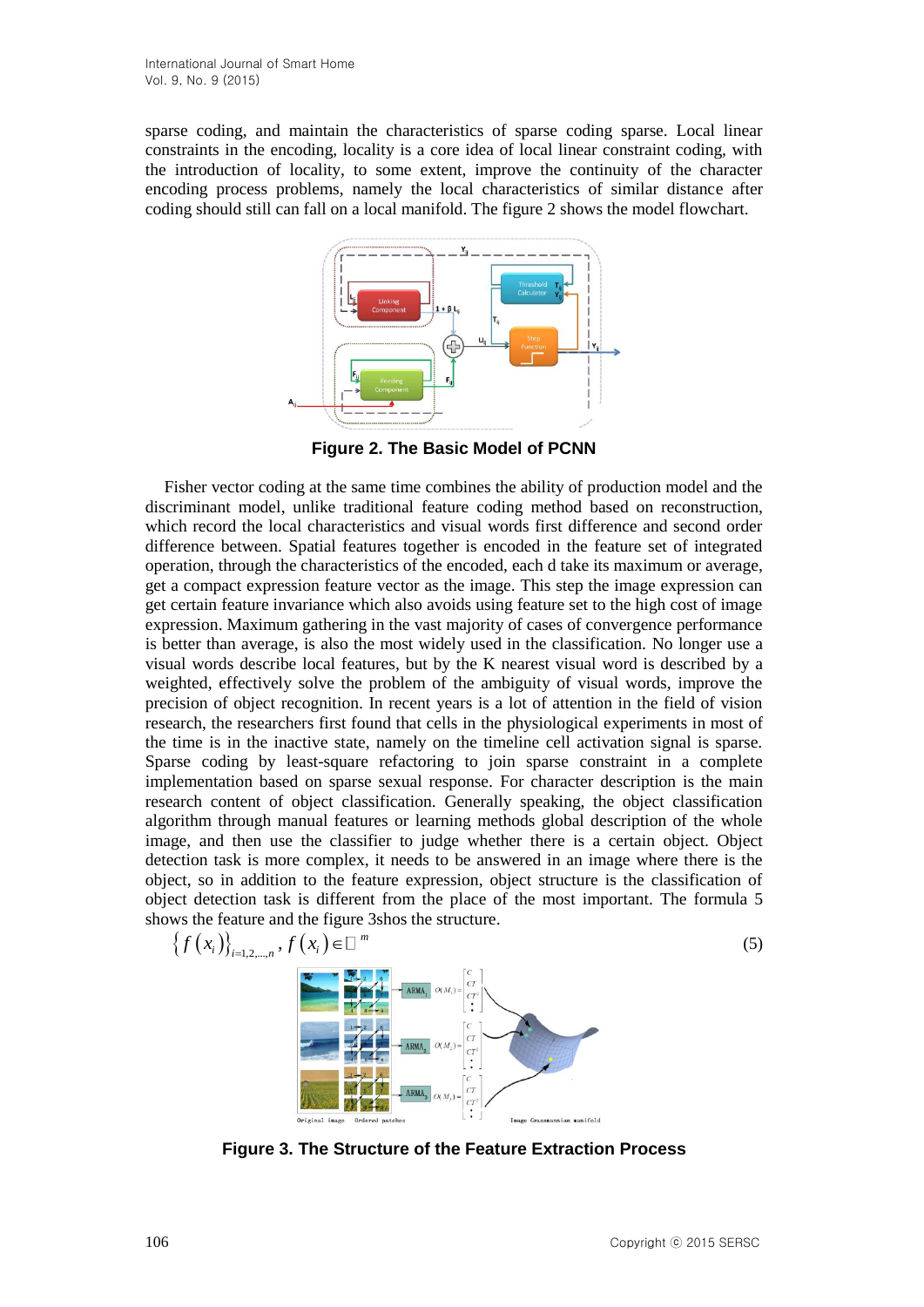# **3. The Proposed Image Classification Methodology**

#### **3.1. The Overview of the SVM and Deep Learning Model**

We general use support vector machine classifier to classify. After extracted from the image to the characteristics of expression, an image can use a fixed dimension vectors, the next step is to learn a classifier to classify images. This time can choose classifier is a lot of, common classifier with support vector machine (SVM), K-neighbor, neural network and random forest, etc. The support vector machine (SVM) based on maximizing the border is one of the most widely used classifiers, good performance in image classification tasks, especially using the kernel method of support vector machine (SVM). By studying a complete sparse characteristics, can be in high dimensional feature space to improve the characteristics of the linear separation using linear support vector machine (SVM) had the best classification results, greatly reduce the consumption of time and space for the trained classifier. Along with the development of the object classification research, use of visual word size increasing, the image expression dimension is also increasing, reached hundreds of thousands of orders of magnitude. Such a high dimension data, compared with the scale of tens of thousands of data sample, with traditional pattern classification problems have great differences. With continuously increasing scale of processing data, linear classifier based on online learning become the preferred, attracted widespread attention and application.

Automatic encoder is composed of the encoder and decoder, the encoder input data into transformation to express hidden layer and decoder is responsible for from hidden layer to restore the original input. Hidden layer unit number is usually less than the dimension of data input, to play the role of a similar "bottleneck", keep the most important information in data, so as to realize data dimension reduction and feature encoding. First start with raw input for the visible layers, training a single matter, then fixed the first layer of matter weight in matter as a new visual layer, hidden layer unit response training the next layer of matter, and so on. Through this kind of greed unsupervised training, can make whole DBN model to get a better initial values, then add tag information, by means of production or discriminant method, fine adjustment of the whole network supervision, to further improve the network performance. DBN multilayer structure, making it able to learn from hierarchical feature expression, automatic feature abstraction, and unsupervised training process is greatly improved depth of neural network in data quantity is not enough when serious local problems [12-15].

#### **3.2. The Modelling of the Algorithm**

The theoretical circle is generally believed that under the condition of the same amount of information, integration of multiple classifiers learning methods usually can get the better generalization ability than a single classifier. Although the algorithm has good generalization ability, but usually contains a large amount of redundant information in image data and the redundant information and greatly damage the generalization ability of learning. In addition, many features combination will result in higher dimension, and the rise of the characteristic dimension of will result in using the algorithm for image classification, the SVM training and testing of occupied time growth, but how many and classification of the characteristic dimension of the effect is not necessarily a link between. Therefore, when using the algorithm for image classification, need to extract the feature dimension reduction, remove the redundant information in the feature. Here we will be the most popular word package model compared with convolution neural network model, found that the two are very similar. In word package models, characteristics of the underlying characteristics of the coding process, in fact the approximate equivalent to the convolution layer in the neural network, and the convergence layer of operation and the convergence of word package model also. The difference is that the word package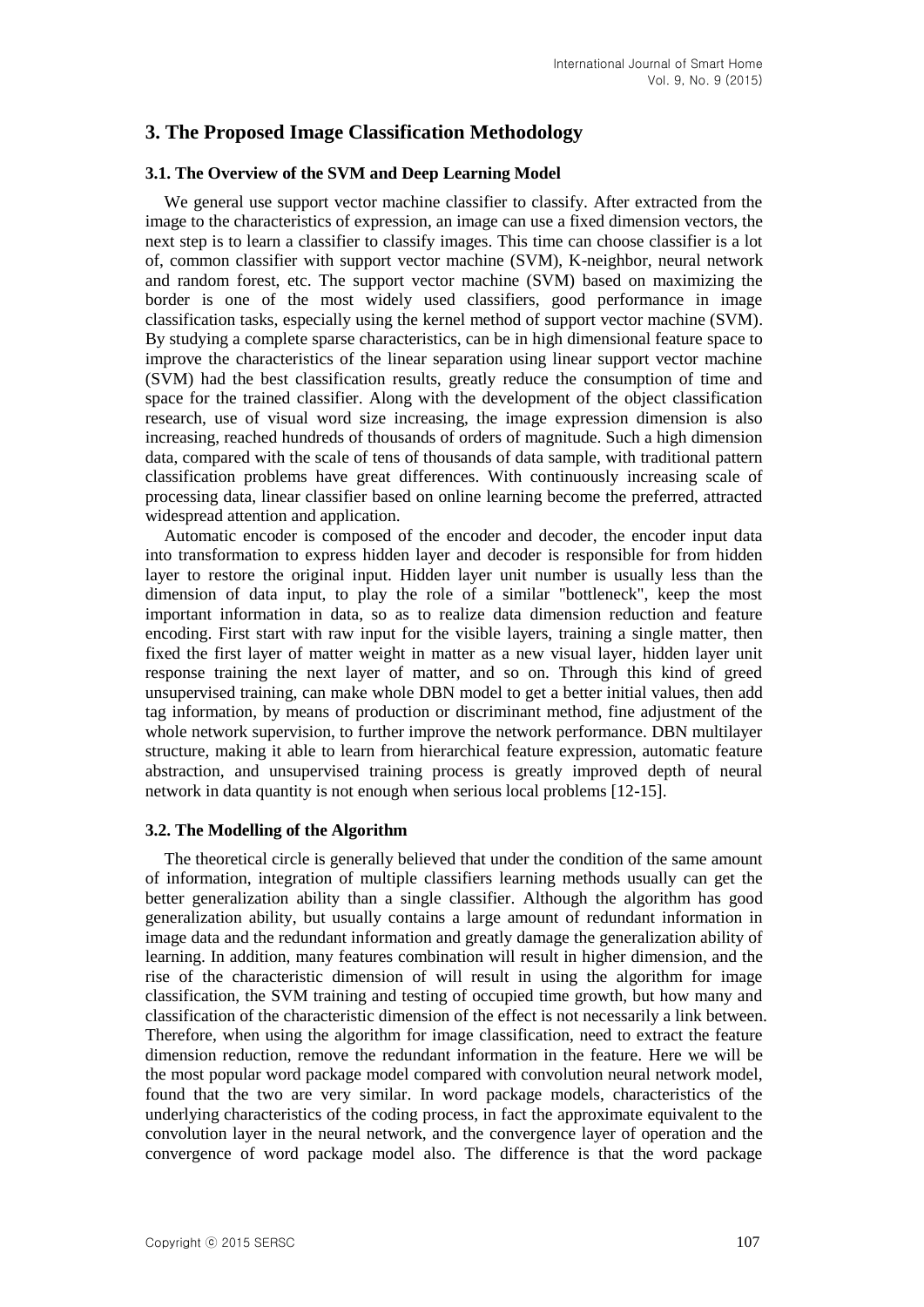effectively only contains a convolution model and a convergence layer, and the model using unsupervised learning characteristics in the form of expression, and the convolutional neural network contains multiple layers of simple and complex cells, can undertake more complex characteristics of the transformation, and the process of the learning process is supervised, filter weights can be adjusted according to the data and tasks, thus learn more meaningful expression characteristics. From this perspective, convolution neural network has the characteristics of the more powerful ability to express its outstanding performance in the image recognition task is easy to explain.



**Figure 3. The Flowchart of the Proposed Methodology**

The smallest Euclidean distance is shown in the following expression:

$$
D_{Grassmann}\left(X_i, X_j\right) = \min_{M>0} \left\| \left(C(X_i) - C(X_j)M\right)^T \left(C(X_i) - C(X_j)M\right) \right\|_F \tag{6}
$$

From the Angle of the model, the object detection mainly adopts is variable component model, more attention to the local characteristics, object classification model is the main model of word in package, from the perspective of the process of both, they used the information is different, object detection more is to use their own information, local information, more is the use of the information of the image object classification, namely global information. They each have advantages and disadvantages, the object of local information to consider more structure information, which makes the object detection and classification accuracy is higher, but also not strong robustness problems of object classification; Global information to consider more global statistical information of an image, especially the semantic information of images, which can consider more information to determine, but the increase of the amount of information may lead to improvements in accuracy, also may be due to redundancy degrade the performance of the classification, but from a statistical sense, its robustness can be improved. Object detection and classification, therefore, between the larger differences, also means that there is a bigger of the two complementary. The following expressions show the model.

$$
d\left(\left[T\right]|\left[\sum_{i}\right]\right)< d\left(\left[T\right]|\left[\sum_{j}\right]\right), \quad j=1,2,...,M
$$
\n
$$
D_{Grassmann}\left(X_{i}, X_{j}\right) = \left\|I - M^{T} M\right\|_{F}
$$
\n(8)

Object classification task to determine whether the image contains, global express more key; Object detection task is to determine the location of the objects in the image and scale, object structure is even more crucial. In the era of big data, massive video data from the complicated variability (variability) will bring enormous challenges to the characteristics of the traditional learning method. And deep learning model expression ability, strong natural data will undoubtedly for big data under the background of the visual research produced great impact, is bound to image detection, object classification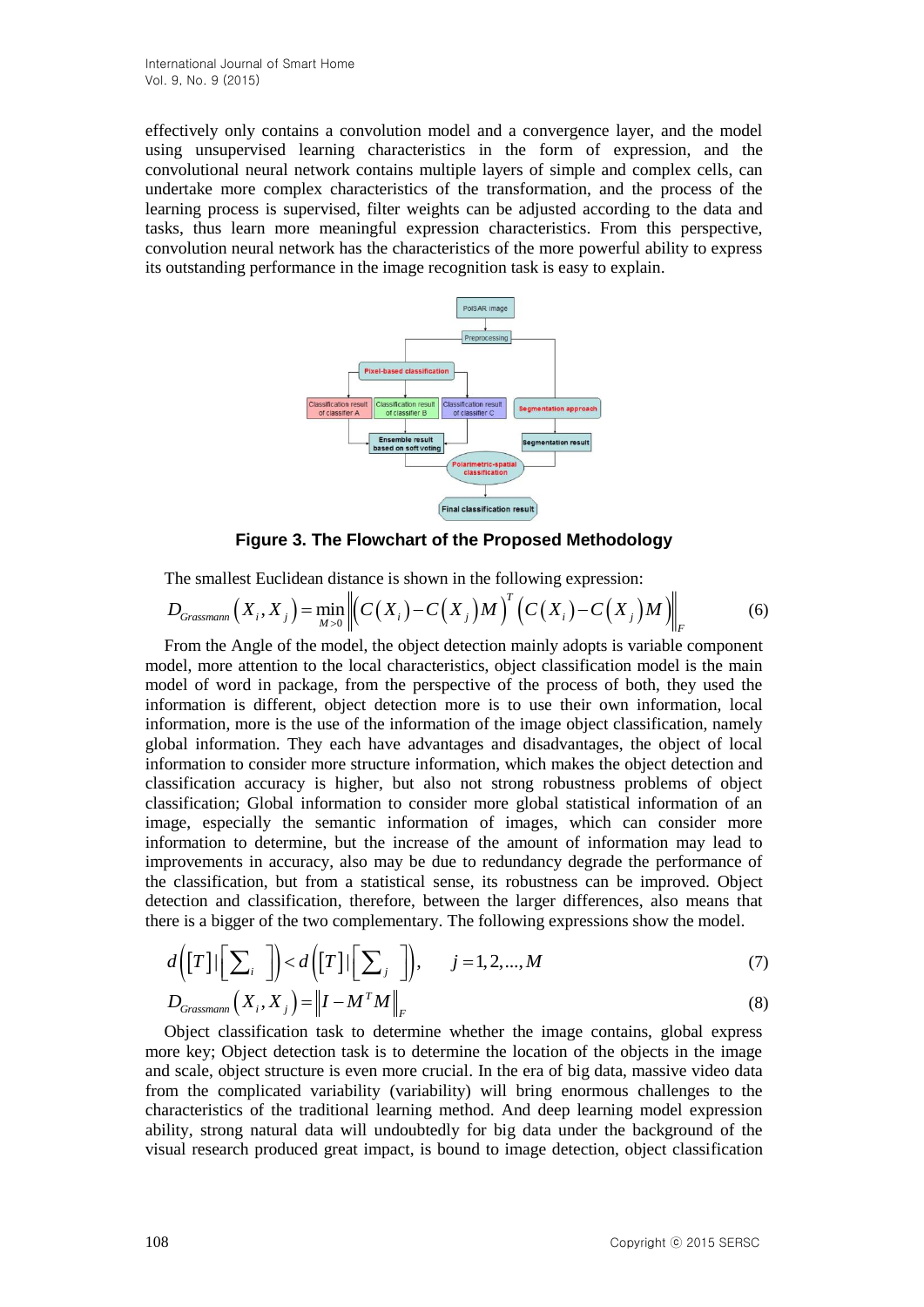research to new heights. There are of course, the current deep learning model explanatory difference, the model complexity is high, the optimization of hard times, the calculation problems of higher intensity, this requires researchers to further thinking. Explicit structure, for example, a priori embedded deep learning model, can effectively reduce the size of the network parameter space and reduce the local minima problem, which can more effectively solve the detection, segmentation and other tasks. After a given model expression, how to learn from a given data model parameters, is a core problem in structured learning. At present there are usually based on the study of probability method, such as maximum likelihood estimation, maximum a posteriori estimation etc. are based on the minimization of a loss function. The efficiency and accuracy of different methods in learning have differences on the fast effective learning algorithm, is of special value. Concentrate hierarchical expression, that is, deep learning. Depth study focused on the expression of study, which is paid more attention to an input to get the corresponding output, the characteristics of the transformation of to lack natural explanation, more like a black box system shown in the figure 4.



**Figure 4. The Proposed Black Box System**

# **4. Experiment and Simulation**

## **4.1. The Experiment Set-up and Initiation**

In order to verify the validity of the algorithm in this paper, on the Windows platform, select the Laplacian priori Matlab2011b environment model, TV prior model and GMRF prior model, comparing with the algorithm. The environment is shown below.

| Development Language      | Java              |
|---------------------------|-------------------|
| <b>DBMS</b>               | <b>MySQL</b>      |
| Image dataset             | Caltech-256 [17]  |
| Number of categories      |                   |
| Number of images          | 96 per category   |
| Number of training images | per category<br>6 |

## **4.2. The Experimental Result**

The classification result is shown in the figure 5. In view of the current image classification method has failed to make full use of all kinds of single feature image between complementary characteristics, and the extracted features in the presence of large amounts of redundant information, thus causing the image classification accuracy is not high. We could conclude from the figures that our method performs well.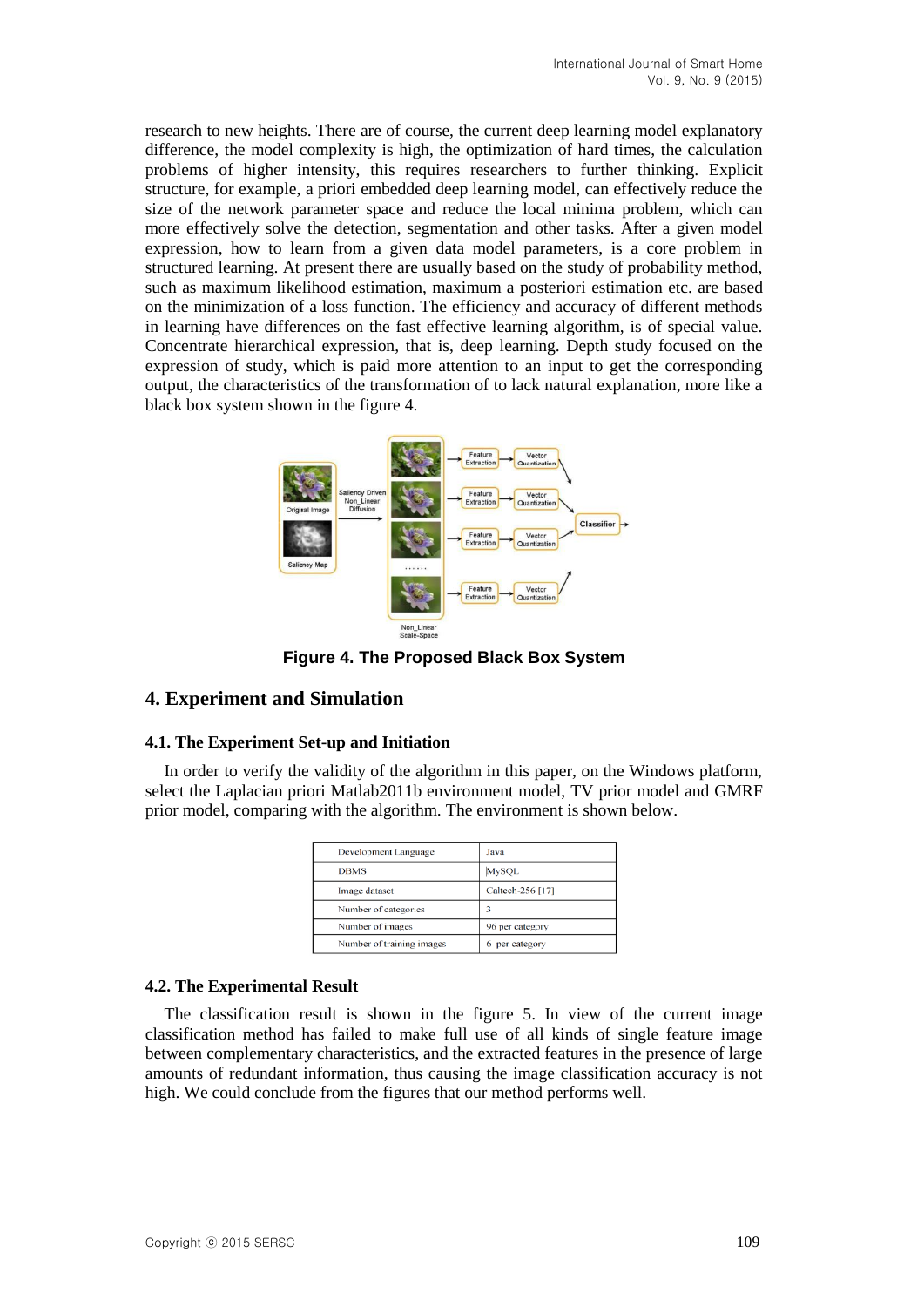

**Figure 5. The Experimental Result for the Proposed Algorithm**

# **5. Conclusion and Summary**

Image object classification and detection are two of the most essential problems in computer vision. Object classification and detection is computer vision, pattern recognition and very active research direction in the field of machine learning. Object classification and detection is widely used in many fields, including face recognition, and pedestrian detection in the field of security, intelligent video analysis, the pedestrian tracking, object recognition, vehicle traffic scene in the field of traffic count, retrograde motion detection, license plate detection and recognition, and the Internet in the field of content-based image retrieval, photo album automatic classification and so on. Object classification and detection in computer vision research has important theoretical significance and practical application value, at present there are many difficulties and challenges at the same time. On this basis, this paper also discussed the differences and unity of the object classification and detection, object classification and detection of the direction of the further thinking, based on the expression of deep learning from learning and structure proposed in two directions are analyzed. In the future, we plan to conduct more related research to finalize the theoretical analysis and simulation result to obtain better result.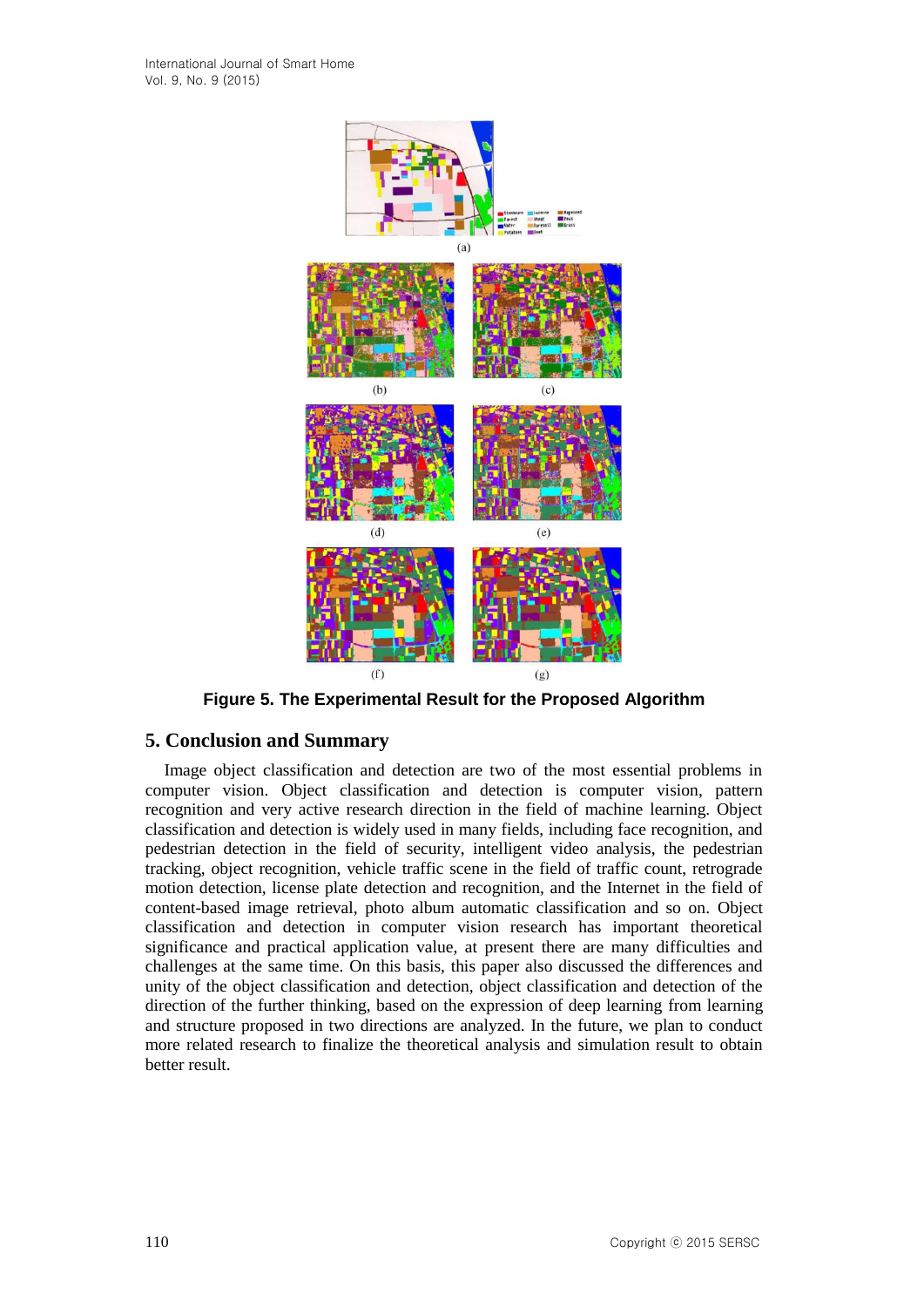## **References**

- [1] S. Bahrampour, N. M. Nasrabadi, A. Ray and W. Kenneth Jenkins, "Multimodal task-driven dictionary learning for image classification", arXiv preprint arXiv, 1502 01094, **(2015)**.
- [2] R. Ji, Y. Gao, R. Hong, Q. Liu, D. Tao and X Li, "Spectral-spatial constraint hyperspectral image classification", Geoscience and Remote Sensing, IEEE Transactions on vol. 52, no. 3 **(2014)**, pp. 1811- 1824.
- [3] D. B. Keator, J. H. Fallon, A. Lakatos, C. C. Fowlkes, S. G. Potkin and A. Ihler, "Feed-forward hierarchical model of the ventral visual stream applied to functional brain image classification", Human brain mapping vol. 35, no. 1, **(2014)**, pp. 38 - 52.
- [4] Y. Huang, Z. Wu, L. Wang and T. Tan, "Feature coding in image classification, a comprehensive study", Pattern Analysis and Machine Intelligence, IEEE Transactions on vol. 36, no. 3, **(2014)**, pp. 493-506.
- [5] A. Barley and C. Town, "Combinations of Feature Descriptors for Texture Image Classification", Journal of Data Analysis and Information Processing 2014 **(2014)**.
- [6] B. Song, J. Li, M. D. Mura, P. Li, A. Plaza, J. M. Bioucas-Dias, J. A. Benediktsson and J. Chanussot, "Remotely sensed image classification using sparse representations of morphological attribute profiles", Geoscience and Remote Sensing, IEEE Transactions on vol. 52, no. 8, **(2014)**, pp. 5122-5136.
- [7] H. Wang and J. Wang, "An effective image representation method using kernel classification", In Tools with Artificial Intelligence (ICTAI), 2014 IEEE 26th International Conference on, **(2014)**, pp. 853-858.
- [8] J. Li, H. Zhang, Y. Huang and L. Zhang, "Hyperspectral image classification by nonlocal joint collaborative representation with a locally adaptive dictionary", Geoscience and Remote Sensing, IEEE Transactions on vol. 52, no. 6, **(2014)**, pp. 3707-3719.
- [9] A. Stumpf, N. Lachiche, J. -P. Malet, N. Kerle and A. Puissant, "Active learning in the spatial domain for remote sensing image classification", Geoscience and Remote Sensing, IEEE Transactions on vol. 52, no. 5, **(2014**, pp. 2492-2507.
- [10] L. Guo, and S. Boukir, "Ensemble margin framework for image classification", In Image Processing (ICIP), 2014 IEEE International Conference on, **(2014)**, pp. 4231-4235.
- [11] Li, Cheng-Hsuan, H. –H. Ho, B. –C. Kuo, J. –S. Taur, H. –S. Chu and M. –S. Wang, "A Semi-Supervised Feature Extraction based on Supervised and Fuzzy-based Linear Discriminant Analysis for Hyperspectral Image Classification", Appl. Math 9, no. 1L **(2015)**, pp. 81-87.
- [12] X. Jiang and D. L. Silver, "A Survey of Transfer Learning in Deep Learning Architectures", In Science Atlantic Mathematics, Statistics and Computer Science Conference **(2014)**.
- [13] M. Jiu, C. Wolf, G. Taylor and A. Baskurt, "Human body part estimation from depth images via spatially-constrained deep learning", Pattern Recognition Letters vol. 50, **(2014)**, pp. 122-129.
- [14] S. Jia, J. C. Vaughan and X. Zhuang, "Isotropic three-dimensional super-resolution imaging with a selfbending point spread function", Nature photonics, vol. 8, no. 4, **(2014)**, pp. 302-306.
- [15] Y. Sun, Y. Chen, X. Wang and X. Tang, "Deep learning face representation by joint identificationverification", In Advances in Neural Information Processing Systems, **(2014)**, pp. 1988-1996.